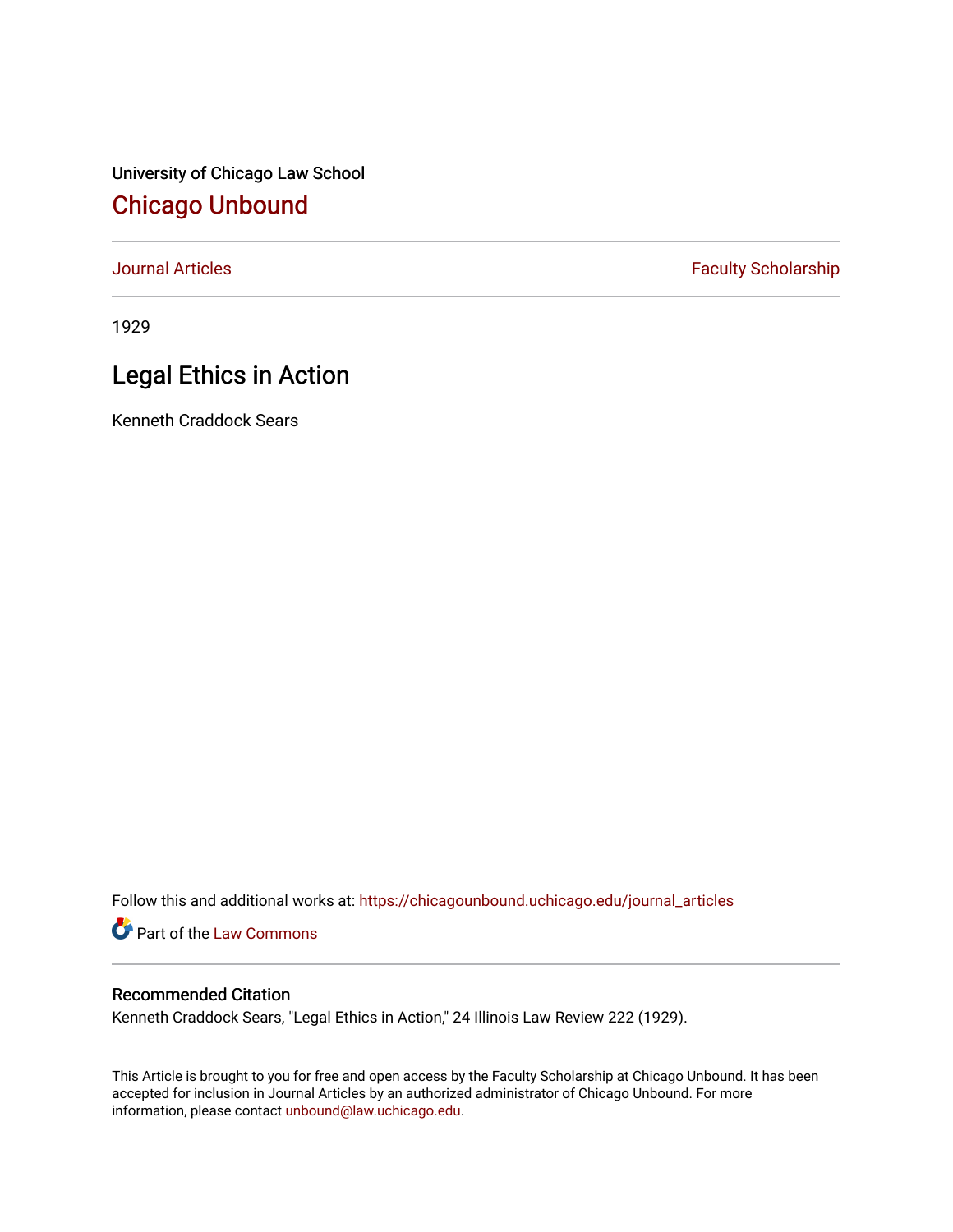#### *24 ILLINOIS LAW REVIEW*

judges, both in the State and Federal Courts, have caused. much comment among members of the Bar by reason of the wholly unwarranted and unjudicial attitude assumed by these judges toward lawyers trying cases before them." Under the cloak of their privilege, the report continues, "they indulge in fits of temper and malicious attempts to humiliate attorneys before their clients." There is no way through which such abuses can be restrained, excepting that which the committee employs. It frankly places the facts before the tribunal of public opinion. Publicity is the bar's recourse. In resorting to it the committee has introduced a novel and effective method to check unjudicial conduct on the part of judges. The remarks by Judge Atwell were ill-chosen and abusive. They were particularly out of place in this case since they were made after the trial had been concluded and the verdict rendered. Such conduct deserves criticism. The committee has handled the case well. Its report is noteworthy for the courage it exhibits and the example it sets.

**ALBERT J. HARNO.**

### LEGAL ETHICS IN ACTION

#### **I**

Some lawyers, particularly those who assume to be the most virile members of the profession, have adopted an attitude of scorn with reference to legal ethics unless there is involved a violation of the criminal code. Several recent decisions by the United States Supreme Court and other courts should make it clear that the subject is not one merely academic in its nature. It also appears to be clear that our Supreme Court under the leadership of Mr. Chief Justice Taft is standing for the very highest standards of professional integrity. It is believed that no profession can be worthy of that name unless it has a code of ethics more refined than that which actuates the conduct of the average person in the community at large. Juries, absent well organized systems to control them as in English and federal courts, in the long run may be taken to represent average standards. Their conclusions are frequently shocking to members of the legal profession. However much courts may err it is hardly to be denied that they rise above the standards of the jury. Upon the general subject there is a very scholarly and noteworthy opinion by Cardozo, C. J., in *People* ex rel. v. *Culkin 248* N. Y. 465.

222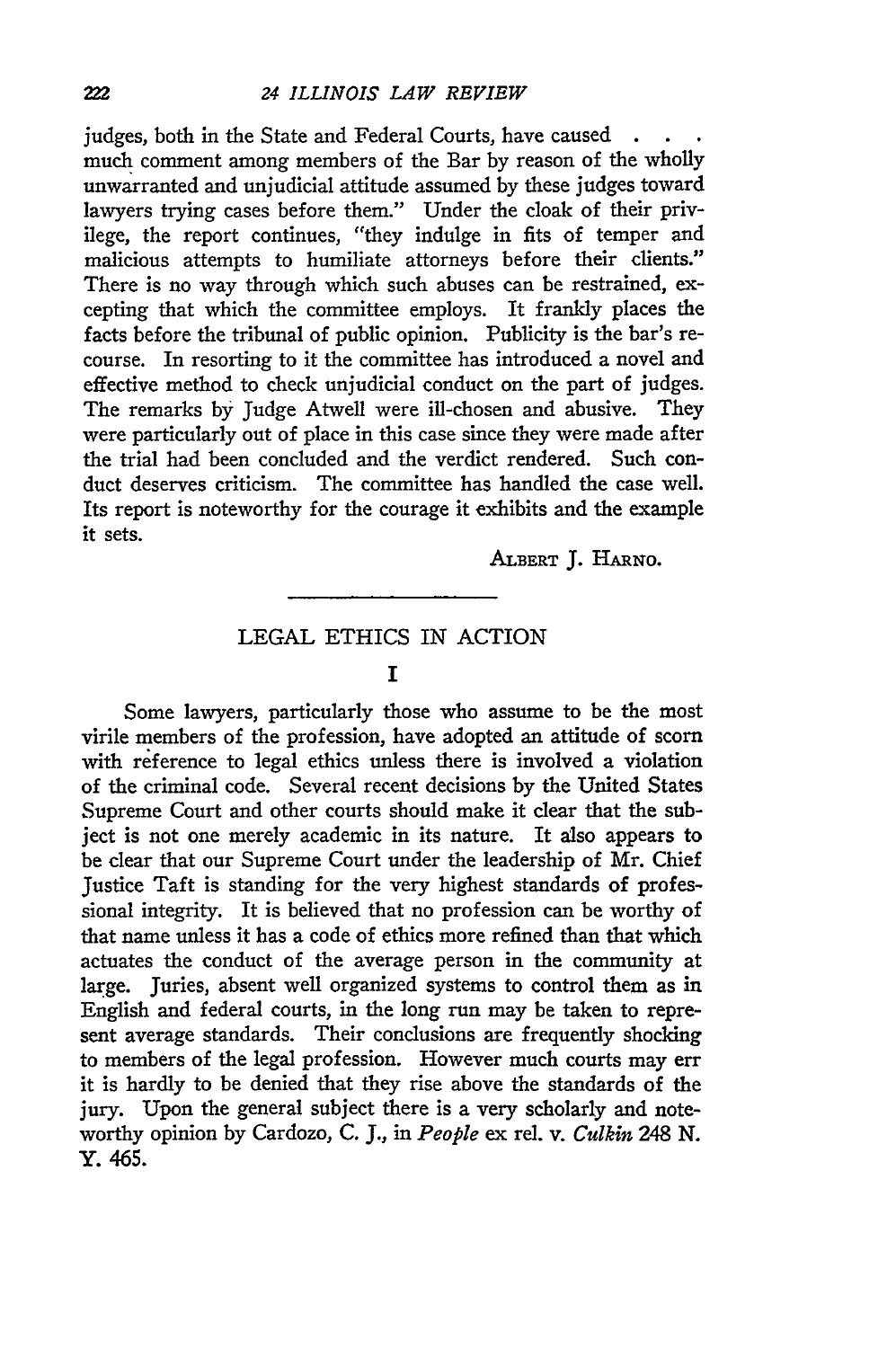In 1922 the United States Supreme Court in *Newton v. Consolidated Gas Co.,* **259 U. S.** 101, reviewed the action of the district court of the southern district of New York which had awarded to Abraham S. Gilbert, a member of the New York bar, the sum of \$118,000 for services rendered by him as master in eight causes which occupied 282 days of his time. The Supreme Court admitted that compensation for a master should be liberal and, generally, that greater compensation should be allowed a master than that paid to judicial officers. In the particular instance the allowance was considered grossly excessive and the compensation was reduced to \$49,250.

On November 21, 1927, as reported in 275 U. **S.** 499, an order was addressed to Mr. Gilbert requiring him to make written report to the Supreme Court of the fees which had been paid to him for his services as master, and whether he had returned any portion of such fees. In the event that he had not repaid the excess, he was required to show cause why he should not be disbarred or otherwise dealt with.

Mr. Gilbert made his report on January 16, 1928. It then appeared (276 U. **S. 6)** that he had received from several gas companies, which were involved in the litigation in which he acted as master, the total sum of \$118,000. This sum apparently was paid shortly after the fees were allowed by the district court. He never returned any of the sum allowed and he justified his conduct by stating that no one of the gas companies had ever questioned the amount or asked for a return of any portion thereof. It also appeared that in December, 1923, he had brought an action in the supreme court of New York and had obtained a declaratory **judg**ment that the Consolidated Gas Company (one of the companies involved in the litigation) had no valid claim against him for the return of any part of the \$57,500 which it had paid.

The Supreme Court of the United States disapproved very strongly of Mr. Gilbert's conduct and stated that it was his imperative duty immediately to return the excess together with six per cent interest from May **15,** 1922, the date of the announcement of the previous opinion. The court also stated that Gilbert's conduct was not "upright and according to law" within the fair intendment of the oath which he took at the time he became a member of the bar of the Supreme Court of the United States.

On February 20, 1928, Mr. Gilbert presented himself before the Supreme Court and demonstrated that he had returned the excess, together with interest for a period of over five years, the total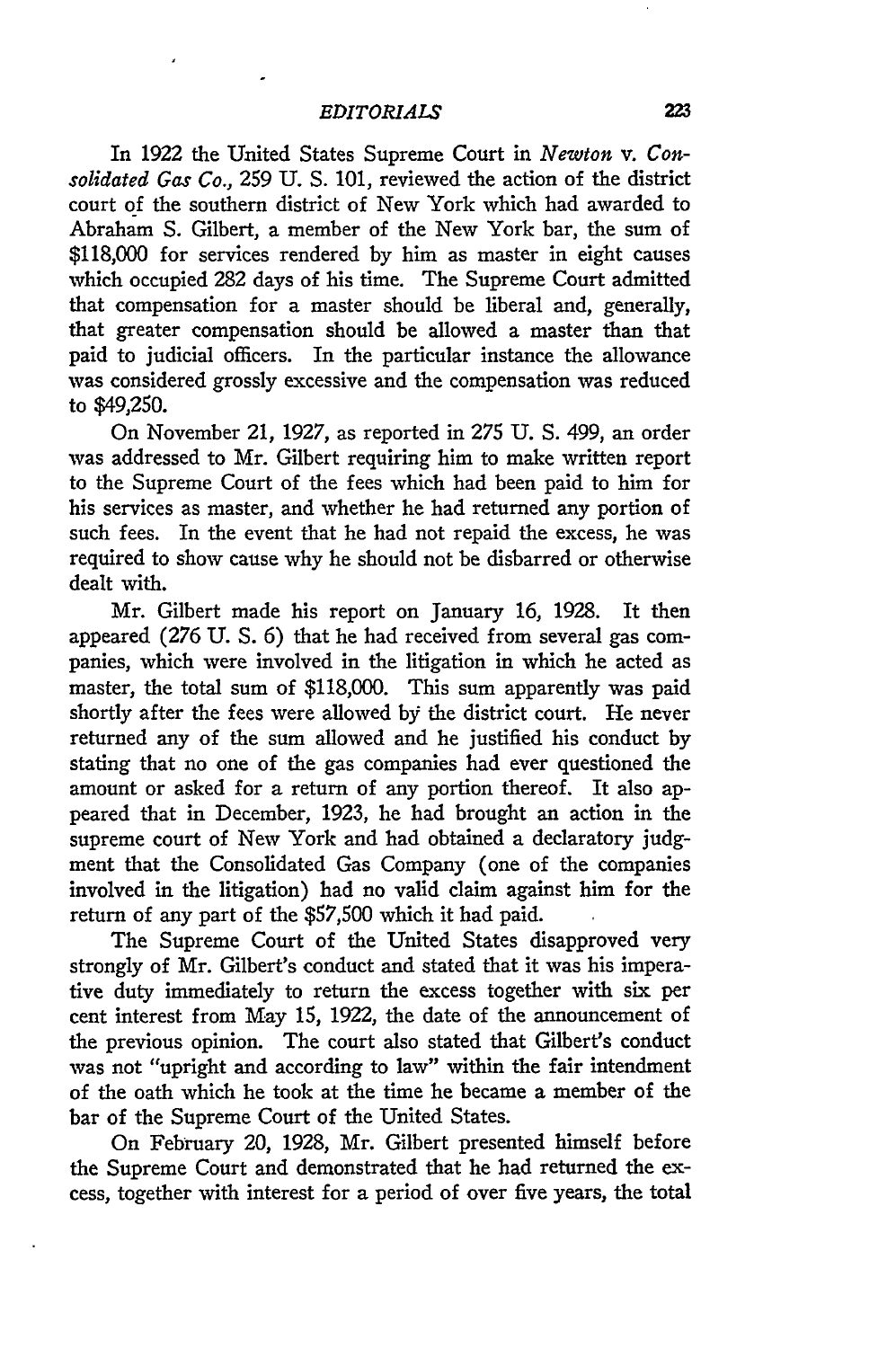sum returned being \$92,744.32. Also, he had paid income taxes for one year on the sum of \$118,000, the sum allowed by the district court. The Supreme Court then determined that Mr. Gilbert had not sufficiently purged himself and again condemned his conduct. Accordingly he was suspended from his rights and privileges as a member of the bar of the Supreme Court for six months and he was taxed with the costs of the proceeding. The essence of Mr. Gilbert's offense according to the court was that he relied upon the tolerance of the litigant companies which were successful in the litigation and therefore apparently well satisfied not to move for a compliance with the decision of the Supreme Court which ordered a reduction in the fees that had been allowed. In its opinion (276 U. S. 294) the court also stated: "We were desirous of making it clear by our action that the judges of the courts, in fixing allowances for services to court officers, should be most careful, and that vicarious generosity in such a matter could receive no countenance."

It is not believed that it is stating the situation too strongly to affirm that allowances made to masters, referees, and similar officials frequently have been excessive and perhaps some of them have been scandalous. The Supreme Court of the United States is to be congratulated for having set forth a new point of view. It has had and will continue to have its effect. Avariciousness is not one of the ideals of the profession.

In *First Trust and Savings Bank v. St. Louis Coke and Iron Co.,* 29 Fed. (2d) 506, decided November 28, 1928, the circuit court of appeals for the seventh circuit considered an allowance which had been made to a master by the district court for the southern division of the southern district of Illinois. The master's services extended over a period of a little less than two years. He had given services for sixty full days and on fifty-four additional days he had been employed a part of the time each day in the particular litigation. For this he was allowed a fee of \$16,500. The circuit court of appeals, citing the *Gilbert* case, stated that "we cannot be generous with other people's money." Accordingly, the allowance was reduced to the "liberal" sum of \$7,500.

II

During the October term of 1927, the Supreme Court of the United States decided *Harkin v. Brundage,* 276 U. **S.** 36. This case concerned the tangled affairs of the Daniel Boone Woolen Mills Corporation, which had its main business in Illinois.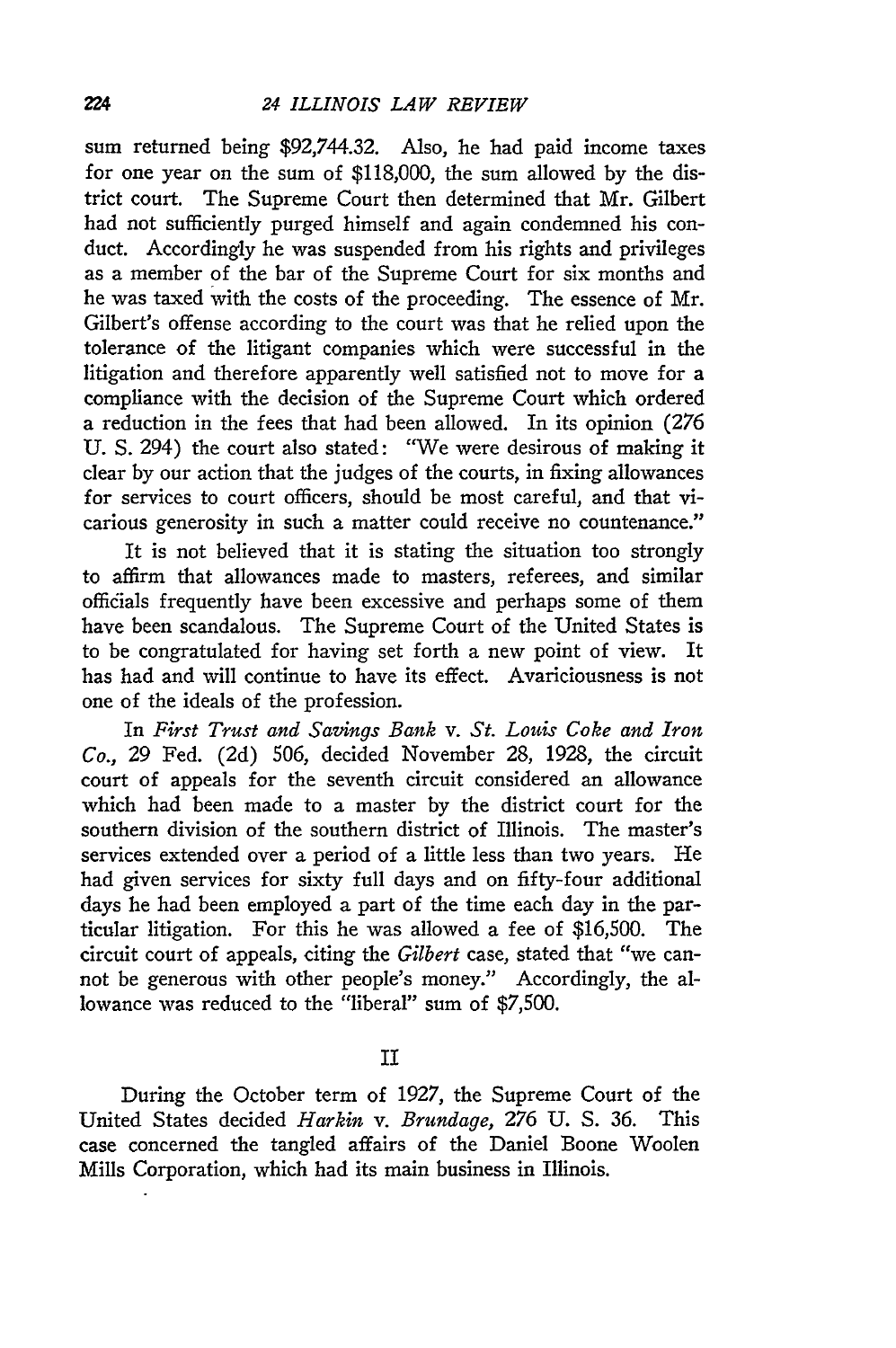In the city of Chicago on the 14th of February, 1925, Harry Horwitz, a stockholder, filed a bill on behalf of himself and other stockholders in the superior court of Cook County. The bill in effect asked for the appointment of a receiver to take possession of the property of the woolen mills. Application for receivership was set for February 16th. At that time a Mr. Cowan, associated with the law firm of Barrett & Barrett of Chicago, appeared for the woolen mills corporation and asked for a continuance. He stated in court that the rights of the complainant would not be affected in any way by the continuance. Mr. Gesas appearing for the complainant agreed to the continuance with that understanding. Accordingly, the superior court continued the matter until the following Saturday morning, February 21st.

After securing this delay Mr. Cowan had a conference with those in control of the woolen mills at the time. With a view of arranging for a receivership in the federal court in preference to a receivership in the state court, another stockholder, Mr. Grand, who lived in St. Louis, was summoned to a conference with Mr. Cowan at the latter's request. Mr. Grand suggested that a law firm of which Messrs. Stern and Johnson were members should be selected to represent those in control of the company. It was decided to file a creditors' bill. The list of creditors of the company was examined and one Philipson, the agent of a creditor, was selected, partially because he was a personal friend of Mr. Stern. Philipson was induced to secure the consent of his company to the proposition of turning its claim over to Mr. Stern. Thus it was that those in control of the company were able to appear before the federal district court in Chicago on the 19th of February and ask for a receiver. The woolen mills entered its appearance, filed its answer admitting the averments of the bill, and consented to the appointment of a receiver. The district court appointed Edward J. Brundage to that position.

Despite this piece of sharp practice by Mr. Cowan, the superior court of Cook county proceeded on the theory that it had jurisdiction of the matter and in the course of time entered an order appointing the Union Bank and Harkin as receivers. On March 13th the latter filed a motion in the federal district court charging that the district court was without jurisdiction and prayed for an order upon Brundage to turn over the property to them. The district court refused to do this and held that it had jurisdiction. The matter was appealed to the circuit court of appeals which reluctantly affirmed the decree (13 F. [2d] 617). However, that court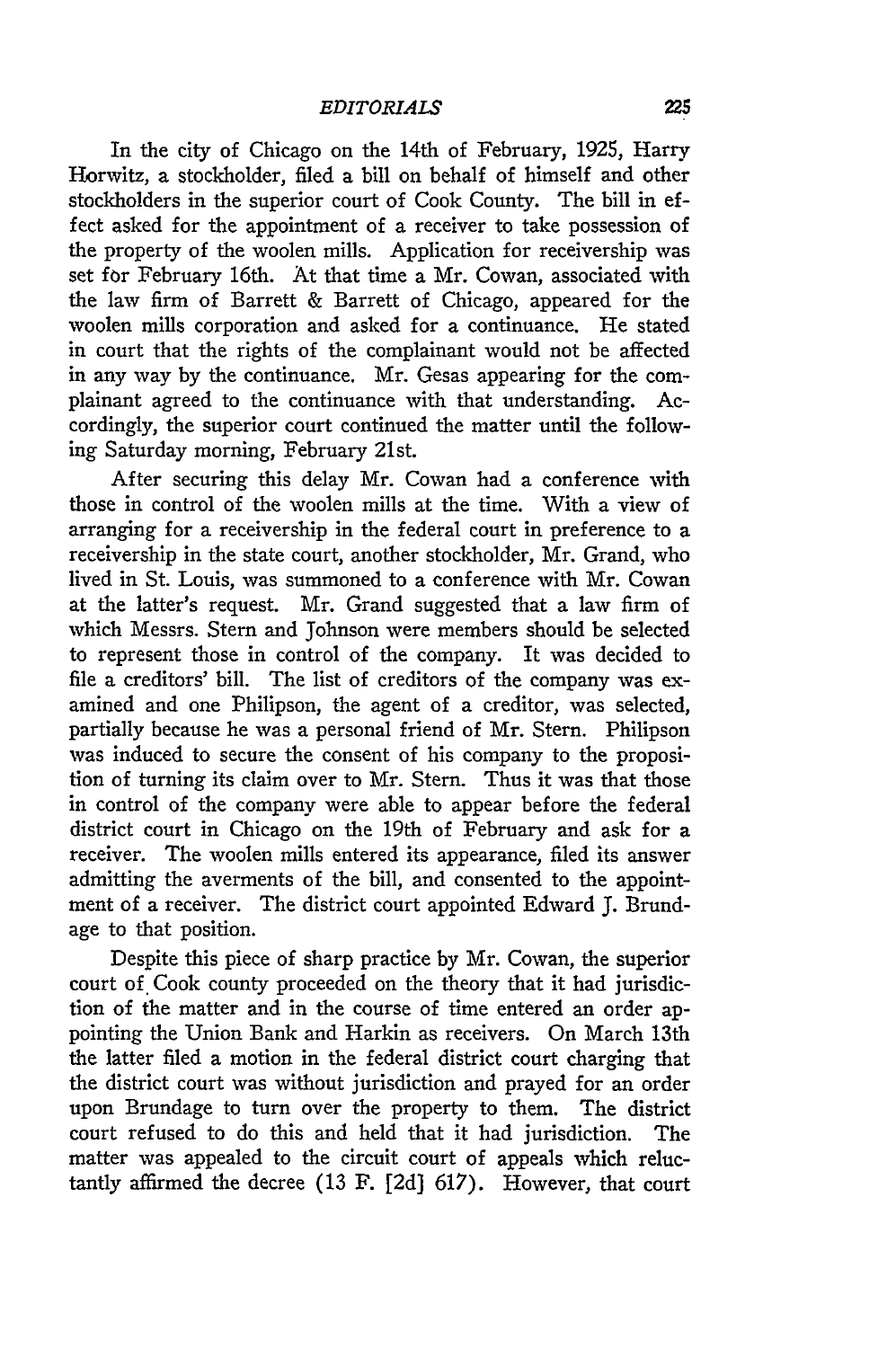through Judge Evan **A.** Evans condemned the conduct of Mr. Cowan in no uncertain language. The court stated:

"It is happily not a frequent occurrence that an attorney for a debtor seeks the creditor and urges him to bring suit against his client, or turns over his client's list of creditors to an attorney soliciting business, to say nothing of the violated pledge to the judge and opposing counsel. Moreover, good faith required this counsel to have advised the federal district court of the pendency of the state court proceedings."

The court also said "that the code of professional ethics was entirely ignored and forgotten" and condemned the institution of "friendly receiverships."

The United States Supreme Court, in the opinion above referred to, reversed the decrees of the circuit court of appeals and of the district court. However, the court did not disagree with the lower courts in holding that there was no conflict of jurisdiction between the state court and the federal court. It differed "radically" from the trial court as to the effect of the conduct of Mr. Cowan. It found a way to vindicate the good faith that was due to the state court and refused to accede to the suggestion of the district court that the limit of judicial action was for the state court to proceed for contempt against the lawyer who did not keep faith with it.

After condemning in very positive terms unseemly rivalry between courts in the appointment of receivers and the desire to control the patronage resulting therefrom, it held that the district court had been a victim of a fraud. After becoming aware of this situation the district court should have denied those who were guilty of fraud further use of its jurisdiction until the state court had an opportunity to determine the matter to its own satisfaction.

By the time the case had got to the Supreme Court of the United States the federal district court and its receiver had at least partially administered upon the property and had issued receiver's certificates. Despite this embarrassment the Supreme Court ordered the district court to surrender the property to the state court receivers upon conditions that would protect the certificates. Then the Supreme Court added this significant paragraph: "The federal court should, before surrender, fix and pay the compensation due to its officers for the work done by them and, in doing so, should take care to fix the compensation within limits which are plainly reasonable." The implications of this remark seem obvious.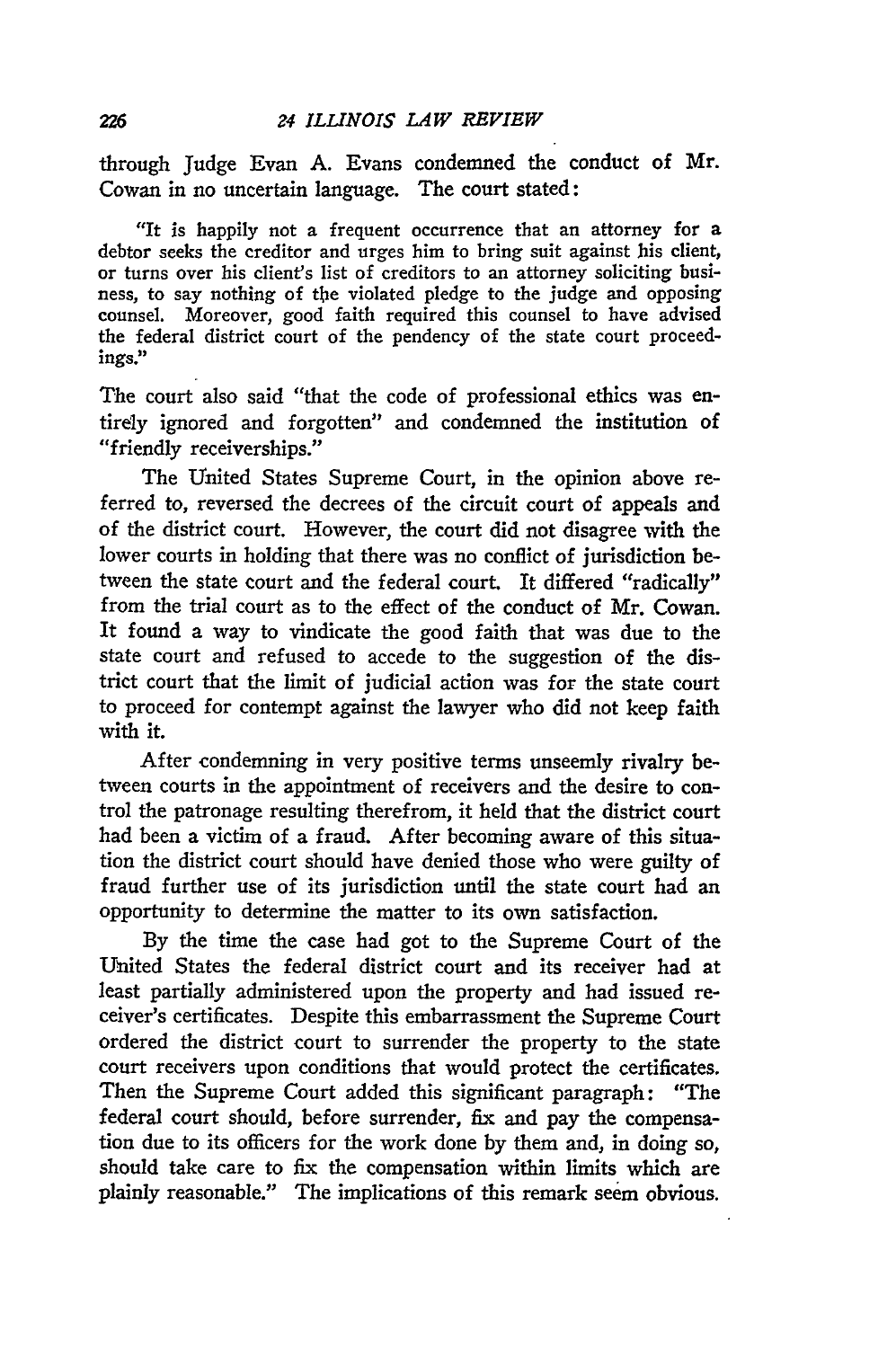アナリー・バイ

#### III

Abuses in receiverships are not infrequently discussed and admitted. Abuses in bankruptcy practice have been thought in some instances to have become a very serious problem. The United States Supreme Court, since Mr. Chief Justice Taft was appointed, has attempted to remedy the condition by certain rules of court. Before these changes were made, Mr. Samuel Untermyer of New York was employed by nearly all of the creditors of one Thompson. A receivership was secured but this action was set aside by the Supreme Court of Pennsylvania. Thereafter Untermyer retained the law firm of Weil & Thorpe of Pittsburgh, Pennsylvania, to institute bankruptcy proceedings against Thompson. It was agreed that for their services in this matter Weil & Thorpe should receive \$5,000.

In due course trustees were chosen and without any special authorization Weil & Thorpe were selected as counsel for the trustees despite a rule of the district court of the western district of Pennsylvania which provided: "Unless specially authorized by the court **. .** trustees in bankruptcy shall not retain as their attorney, the attorney of the **. . .** petitioning creditors, of the person applying for the appointment of a receiver, or of any creditor. .

The estate of Thompson was a very large one. The administration of it extended over a considerable period of time and allowances were made from time to time to the attorneys for the trustees. In this way Weil & Thorpe were paid the total sum of \$144,059 **by** the latter part of the year **1920.**

Before all of this work had been accomplished and the fees had been paid, it was realized that **\$5,000** would not be adequate compensation for Mr. Weil. So Mr. Untermyer made an agreement with Mr. Weil that he would supervise the administration of the estate and Weil & Thorpe would continue their services with the understanding that at the proper time Untermyer would determine what was fair compensation for Weil **&** Thorpe. The latter agreed to accept Mr. Untermyer's determination and pay over the balance of the fees to Untermyer, who apparently was acting as a member of the firm of Guggenheim, Untermyer & Marshall. Mr. Weil denied that such an agreement was made, but the referee found this question of fact in favor of Mr. Untermyer.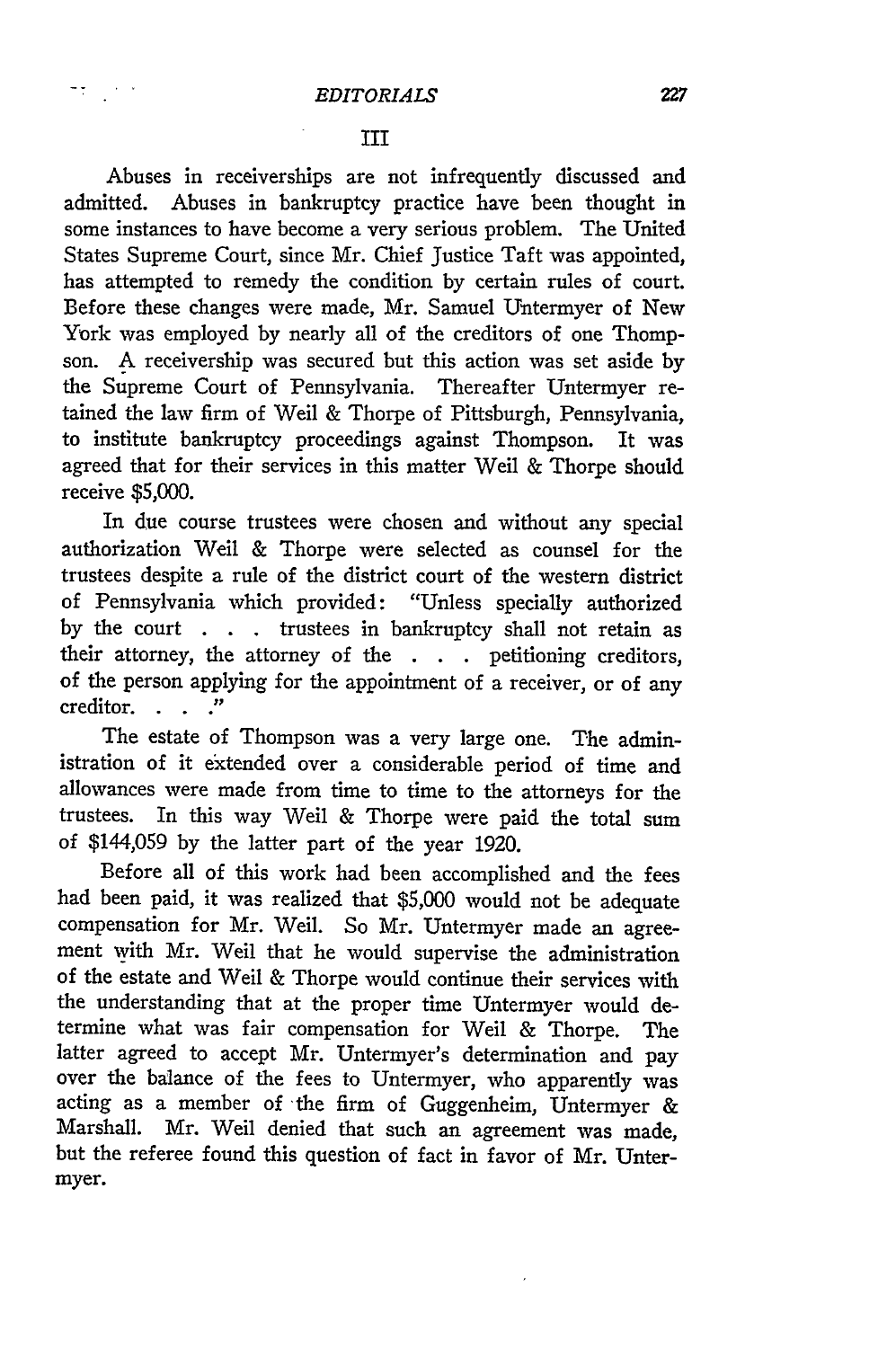On November **15,** 1920, Untermyer determined that Weil & Thorpe should have sixty per cent of the fees and that he, Untermyer, should have forty per cent. Weil & Thorpe were notified of this decision but refused to pay any of the fees over to Mr. Untermyer. Accordingly, Mr. Untermyer sued for his part of the fees, assigning his claim to one Neary. The district court entered a judgment for Neary in the sum of **\$57,064,** with interest from November **15,** 1920. This judgment was affirmed by the circuit court of appeals for the second circuit in an opinion written by Manton, J., and concurred in by Swan and Learned Hand, JJ. (22 F. **[2d] 893).**

The Supreme Court of the United States through Mr. Chief Justice Taft, in *Weil v. Neary,* 49 Sup. Ct. Rep. 144, reversed the judgment. The court concluded that the contract set up by Untermyer "is in violation of public policy and professional ethics." It also stated: "Such a transaction between counsel calls for judicial condemnation." The court condemned the arrangement for three reasons. (1) It violated the rule of the district court. (2) The provision that Untermyer was to supervise and direct Weil in the rendition of his services was said to be in direct conflict with the professional and official duty of Weil as an officer of the bankruptcy court and as counsel for the trustees. (3) The provision in the contract by which Untermyer was to determine how the fees were to be divided was improper as an arrangement that would have an improper tendency to increase fees beyond the proper amount and would also take from the court the judicial function of determining how much an officer of the court is to be paid for services rendered.

An interesting feature of the case was that Mr. Weil appeared before the Supreme Court and announced that he would be content with any disposition the court desired to make of the sum in dispute provided it was not appropriated to the satisfaction of the contract in question, the making of which he denied. The Supreme Court not having the bankruptcy litigation before it did not feel authorized to make any disposition of the sum but did reverse the judgment and order a dismissal of the suit "leaving Weil to take such steps as may be appropriate to enable the bankruptcy court to pass the funds in controversy to the creditors."

This legal spanking, administered to one of the best known of New York lawyers, has a significance that it is difficult to overestimate. It would be difficult for even a cynically minded person to find any thing wrong with the even handed justice admin